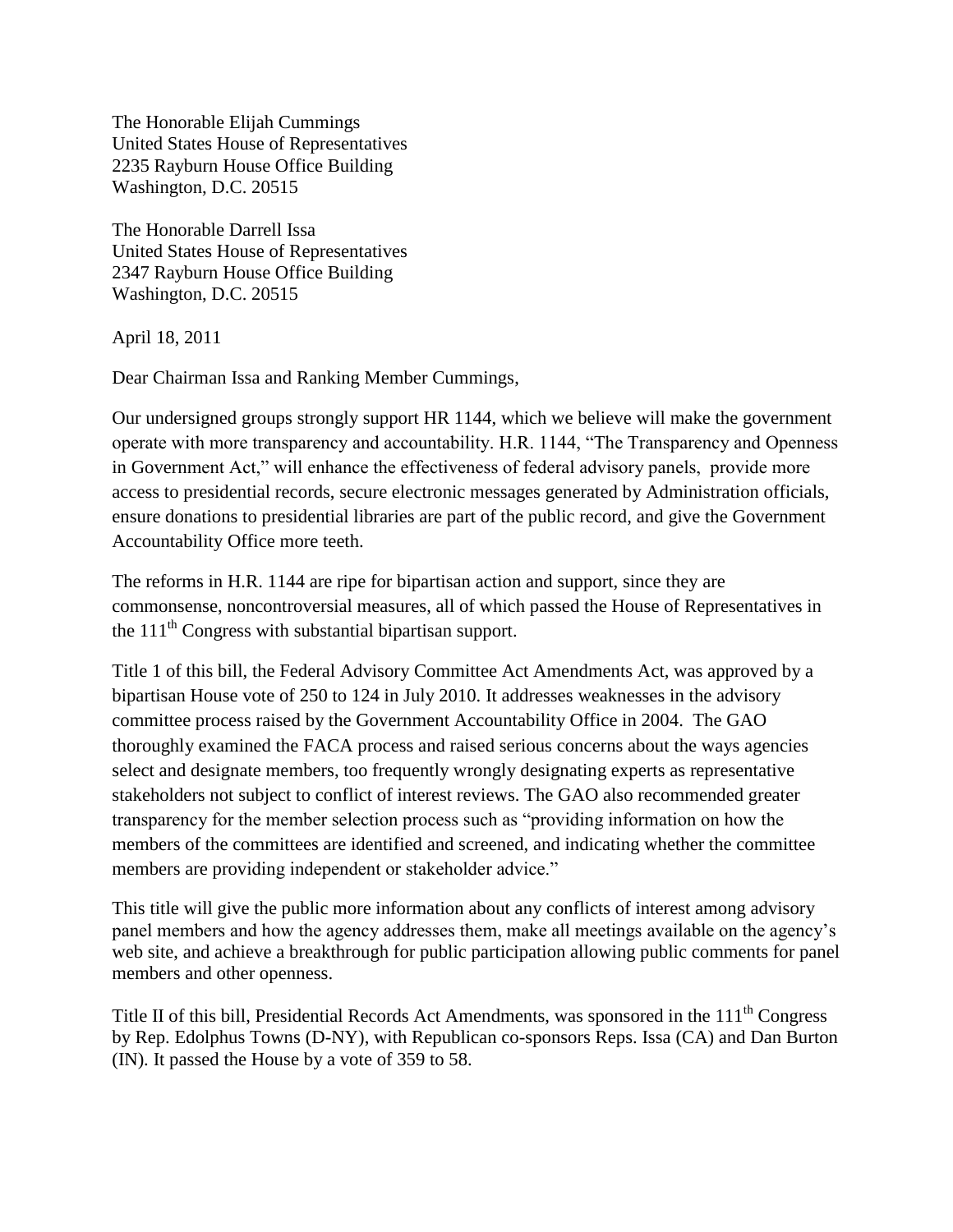Past presidents have blocked the public release of presidential records and expanded the ability to use claims of executive privilege to do so. This title establishes a process for handling executive privilege claims over presidential records to ensure the timely release of these records. This title will ensure that requests by former presidents to redact certain presidential records are part of the public record, and that presidents may withhold a presidential record only if a former president has a constitutionally valid reason for doing so.

Title III, the Presidential Libraries Donation Reform Act, sponsored in the 111<sup>th</sup> Congress by Rep. Towns, with the bipartisan sponsorship of Reps. Issa and John Duncan (TN), passed the House in January 2009 by a vote of 388 to 31.

This title repairs a gaping hole in our campaign finance disclosure system. Gifts to presidential libraries can often total \$1 million or more, and yet they are not required to be disclosed. This title would require quarterly reporting to Congress and the National Archives of donations to presidential libraries of \$200 or more. This disclosure requirement would last up to four years after a president leaves office.

Title IV, Electronic Message Preservation, passed the House in March 2010 by voice vote. Emails and other electronic messages throughout the government are currently at risk. With little guidance for better methods, many agencies print them out to file—and some simply discard them. Title IV will ensure that all records that belong to the American people are preserved. The title requires the National Archivist to issue rules that address the capture, management, preservation, and retrieval of electronic records.

Title V, The Government Accountability Office Improvement Act, introduced in the 111<sup>th</sup> Congress by Rep. Towns, passed the House by a voice vote in January 2010.

The Government Accountability Office (GAO) is sometimes hamstrung in its efforts to audit or investigate agencies on behalf of Congress. Title V clarifies the authority of the Government Accountability Office (GAO) to access agency records, and enforce this authority in court, if necessary.

We hope we can work with you to ensure that this package of reforms receives bipartisan support and prompt action in the House.

Sincerely,

John W. Curtis, Ph.D. Director of Research and Public Policy American Association of University Professors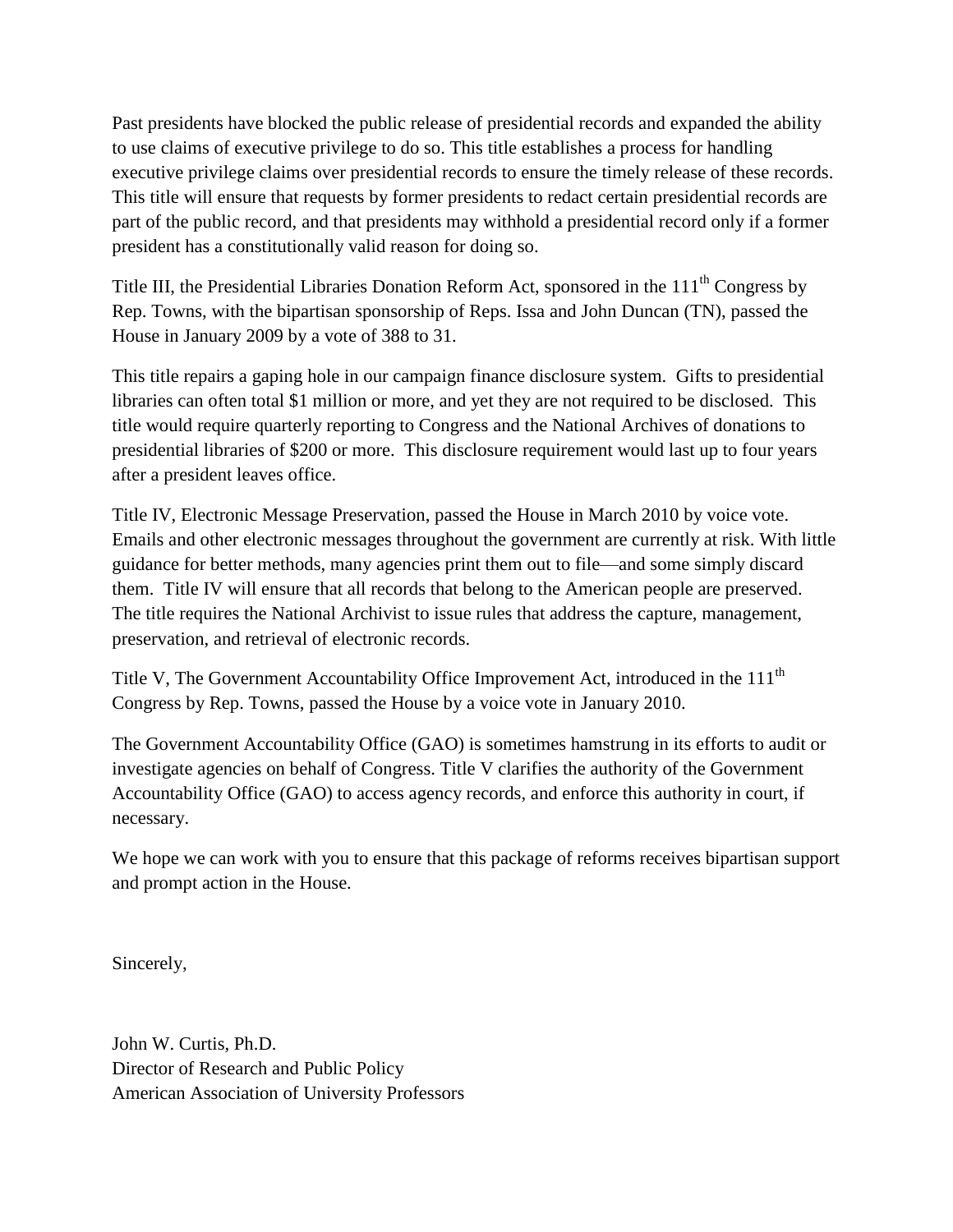Christopher Finan President American Booksellers Foundation for Free Expression (ABFFE)

Anne L. Weismann Chief Counsel Citizens for Responsibility and Ethics in Washington

John Richard Essential information

Mark Cohen Executive Director Government Accountability Project

J.H. Snider, Ph.D. President iSolon.org

Michael D. Ostrolenk Co-Founder/National Director Liberty Coalition

Rick E. Melberth, Ph.D. Director of Regulatory Policy OMB Watch

Patrice McDermott **Director** Openthegovernment.org

Danielle Brian Executive Director Project on Government Oversight

Progressive Librarians Guild

Jeff Ruch Executive Director